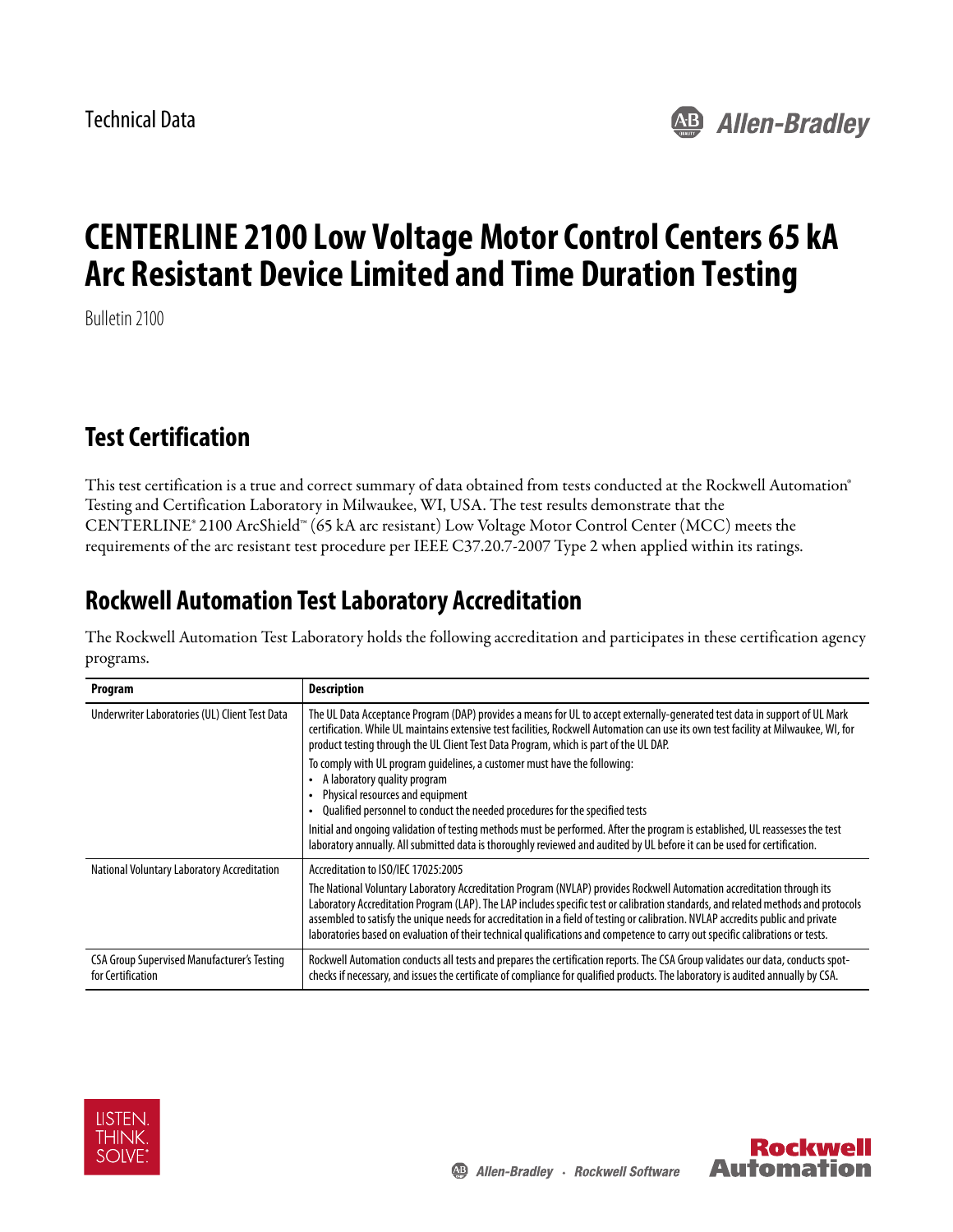## **Device Limited Testing**

The following equipment was tested using the following tests.

#### **Tested Equipment**

The tested equipment was a CENTERLINE 2100 ArcShield (65 kA arc resistant) Low Voltage MCC Type 2 (front, sides, and rear) per IEEE C37.20.7-2007, and tested to the following ratings.

| <b>Factor</b>              | Rating                                                                                                                                                                                                                                                                                                                                                                                                                                                                     |
|----------------------------|----------------------------------------------------------------------------------------------------------------------------------------------------------------------------------------------------------------------------------------------------------------------------------------------------------------------------------------------------------------------------------------------------------------------------------------------------------------------------|
| Voltage, max               | 600V AC rms                                                                                                                                                                                                                                                                                                                                                                                                                                                                |
| Frequency                  | 60 Hz                                                                                                                                                                                                                                                                                                                                                                                                                                                                      |
| <b>Fault withstand</b>     | 65 kA                                                                                                                                                                                                                                                                                                                                                                                                                                                                      |
| Horizontal bus, max        | 1200 A                                                                                                                                                                                                                                                                                                                                                                                                                                                                     |
| Vertical bus, max          | 600 A                                                                                                                                                                                                                                                                                                                                                                                                                                                                      |
| Arcing time                | <b>DEVICE LIMITED</b>                                                                                                                                                                                                                                                                                                                                                                                                                                                      |
| <b>Tested compartments</b> | Horizontal bus<br>$\bullet$<br><b>Vertical bus</b><br>Horizontal wireway<br>$\bullet$<br>Vertical wireway<br>$\bullet$                                                                                                                                                                                                                                                                                                                                                     |
| <b>Tested components</b>   | Mains and feeders<br>$\bullet$<br><b>Motor starters</b><br>$\bullet$<br>Lighting contactors<br>Metering units<br>$\bullet$<br>Drive units<br>$\bullet$<br>Soft start units<br>$\bullet$<br>Lighting and power panels<br>$\bullet$<br><b>Transformer units</b><br>$\bullet$<br>Programmable controller units<br>$\bullet$<br>Miscellaneous units                                                                                                                            |
| <b>Protective devices</b>  | <b>UL Listed fuses:</b><br>Class L - any fuse $\leq$ 1200 A<br>$\bullet$<br>Class R - any fuse $\leq 600$ A<br>$\bullet$<br>Class J - any fuse $\leq 600$ A<br>$\bullet$<br>UL Listed molded-case circuit breakers:<br>Allen-Bradley® Bulletin 140G, Frame G, H, J, K, M, or N<br>$\bullet$<br>Allen-Bradley Bulletin 140U, Frame I, JD, or K<br>$\bullet$<br>Cutler-Hammer Series C, Frame F, J, K, L, M, or N<br>$\bullet$<br>Square D POWERPACT, Frame M (480V AC only) |

#### **Performed Tests**

П

The following apply to the tests and the results.

- **•** All tests were performed to procedures specified in IEEE C37.20.7-2007 Type 2.
- **•** All tests used the equipment ratings specified in the above section.
- **•** All tests were conducted at the Rockwell Automation Testing and Certification Laboratory in Milwaukee, WI, USA.

| <b>Test No.</b> | Criteria                                                                                   | Result |
|-----------------|--------------------------------------------------------------------------------------------|--------|
|                 | That properly secured doors and covers do not open.                                        | Passed |
|                 | No fragmentation of the enclosure occurs within the time specified for the test.           | Passed |
|                 | That arcing does not cause holes in freely accessible front, sides, and rear of enclosure. | Passed |
| 4               | That the indicators do not ignite.                                                         | Passed |
|                 | That all grounding connections remain effective.                                           | Passed |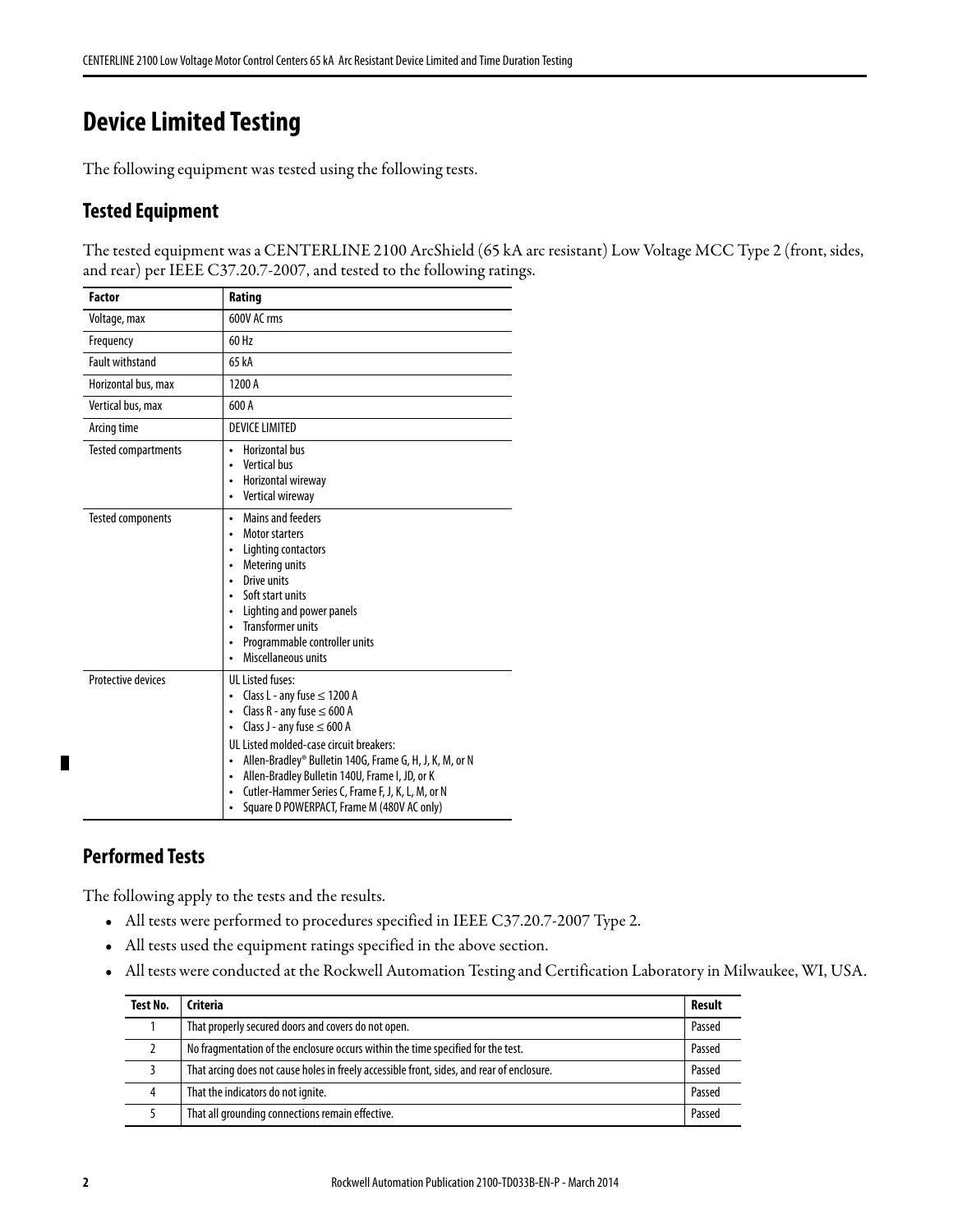### **Time Duration Testing**

The following equipment was tested using the following tests.

### **Tested Equipment**

The tested equipment was a CENTERLINE 2100 ArcShield (65 kA arc resistant) Low Voltage MCC Type 2 (front, sides, and rear) per IEEE C37.20.7-2007, and tested to the following ratings.

| <b>Factor</b>              | Rating                                                                                                                                                                                                                                                                                                                                            |
|----------------------------|---------------------------------------------------------------------------------------------------------------------------------------------------------------------------------------------------------------------------------------------------------------------------------------------------------------------------------------------------|
| Voltage, max               | 480V AC rms                                                                                                                                                                                                                                                                                                                                       |
| Frequency                  | 60 Hz                                                                                                                                                                                                                                                                                                                                             |
| <b>Fault withstand</b>     | 65 kA                                                                                                                                                                                                                                                                                                                                             |
| Horizontal bus, max        | 3000 A                                                                                                                                                                                                                                                                                                                                            |
| Vertical bus, max          | 600 A                                                                                                                                                                                                                                                                                                                                             |
| Arcing time                | 100 ms                                                                                                                                                                                                                                                                                                                                            |
| <b>Tested compartments</b> | Horizontal bus<br>$\bullet$<br>Vertical bus<br>$\bullet$<br>Horizontal wireway<br>$\bullet$<br>Vertical wireway<br>$\bullet$                                                                                                                                                                                                                      |
| Tested components          | <b>Mains and feeders</b><br>۰<br>Motor starters<br>٠<br>Lighting contactors<br>$\bullet$<br>Metering units<br>$\bullet$<br>Drive units<br>$\bullet$<br>Soft start units<br>$\bullet$<br>Lighting and power panels<br>٠<br><b>Transformer units</b><br>$\bullet$<br>Programmable controller units<br>$\bullet$<br>Miscellaneous units<br>$\bullet$ |
| <b>Protective devices</b>  | Any device with fault clearing time of $\leq 100$ ms                                                                                                                                                                                                                                                                                              |

### **Performed Tests**

The following apply to the tests and the results.

- **•** All tests were performed to procedures specified in IEEE C37.20.7-2007 Type 2.
- **•** All tests used the equipment ratings specified in the above section.
- **•** All tests were conducted at the Rockwell Automation Testing and Certification Laboratory in Milwaukee, WI, USA.

| Test No. | Criteria                                                                                   | <b>Result</b> |
|----------|--------------------------------------------------------------------------------------------|---------------|
|          | That properly secured doors and covers do not open.                                        | Passed        |
|          | No fragmentation of the enclosure occurs within the time specified for the test.           | Passed        |
|          | That arcing does not cause holes in freely accessible front, sides, and rear of enclosure. | Passed        |
|          | That the indicators do not ignite.                                                         | Passed        |
|          | That all grounding connections remain effective.                                           | Passed        |